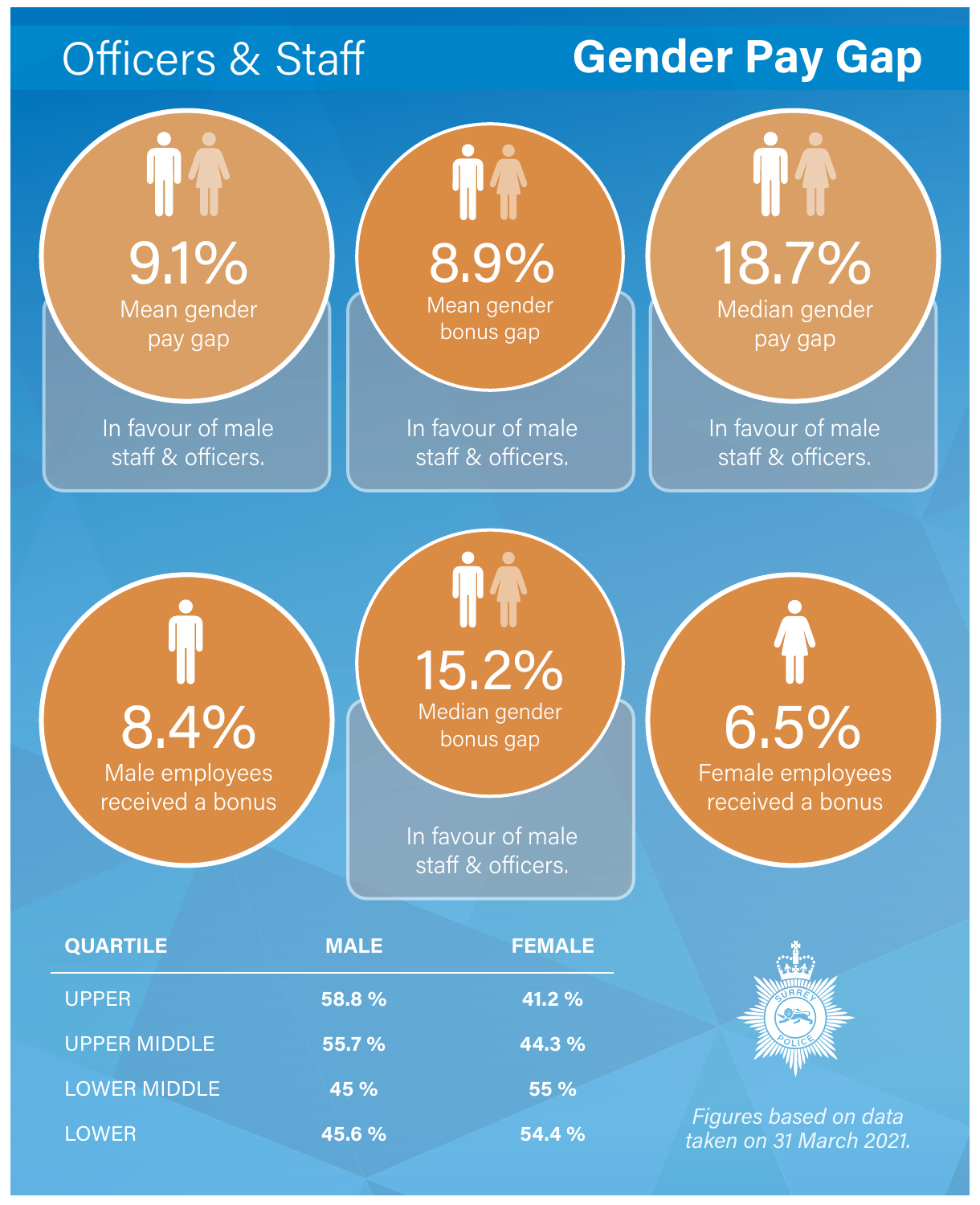# **Officers**

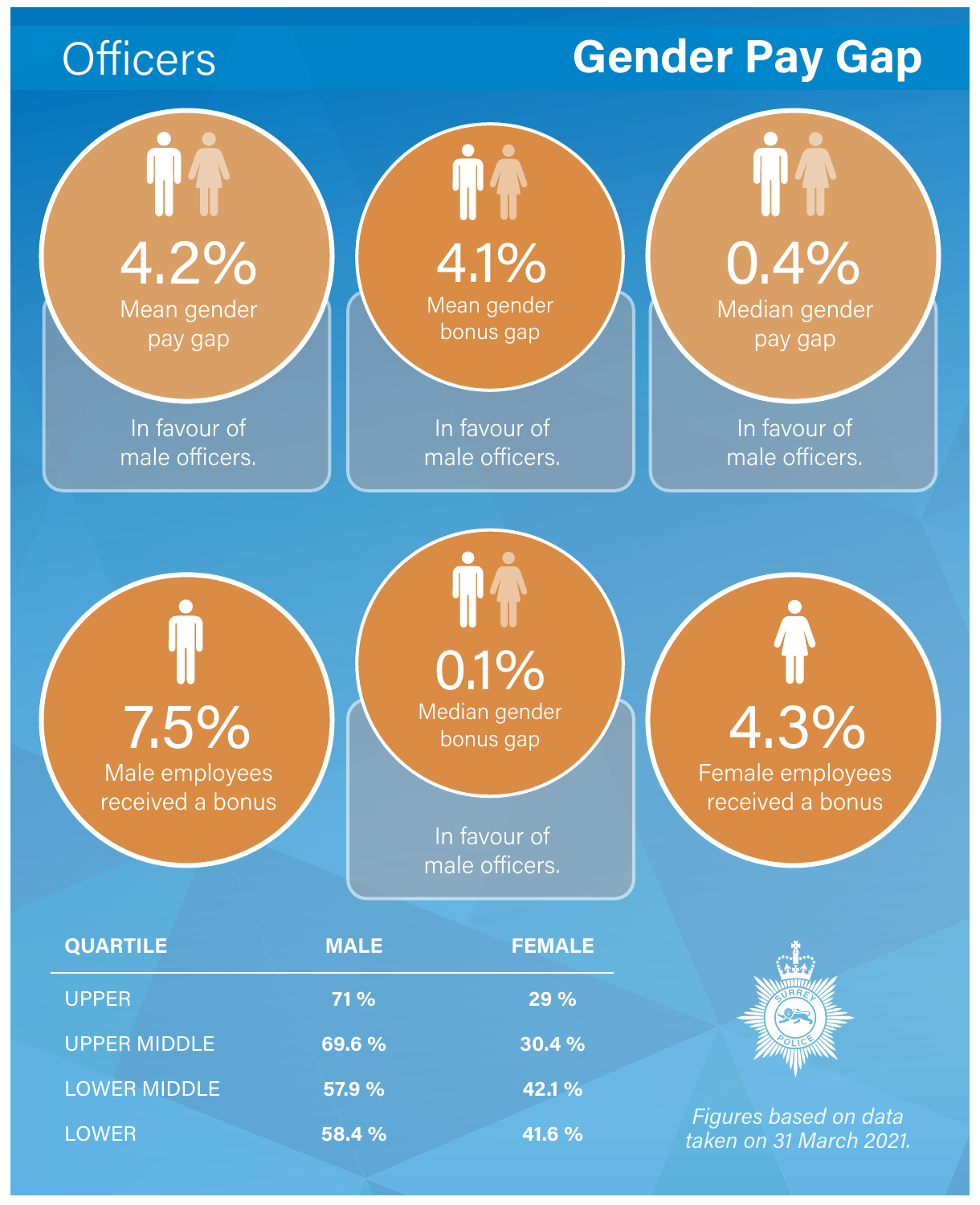# **Staff**

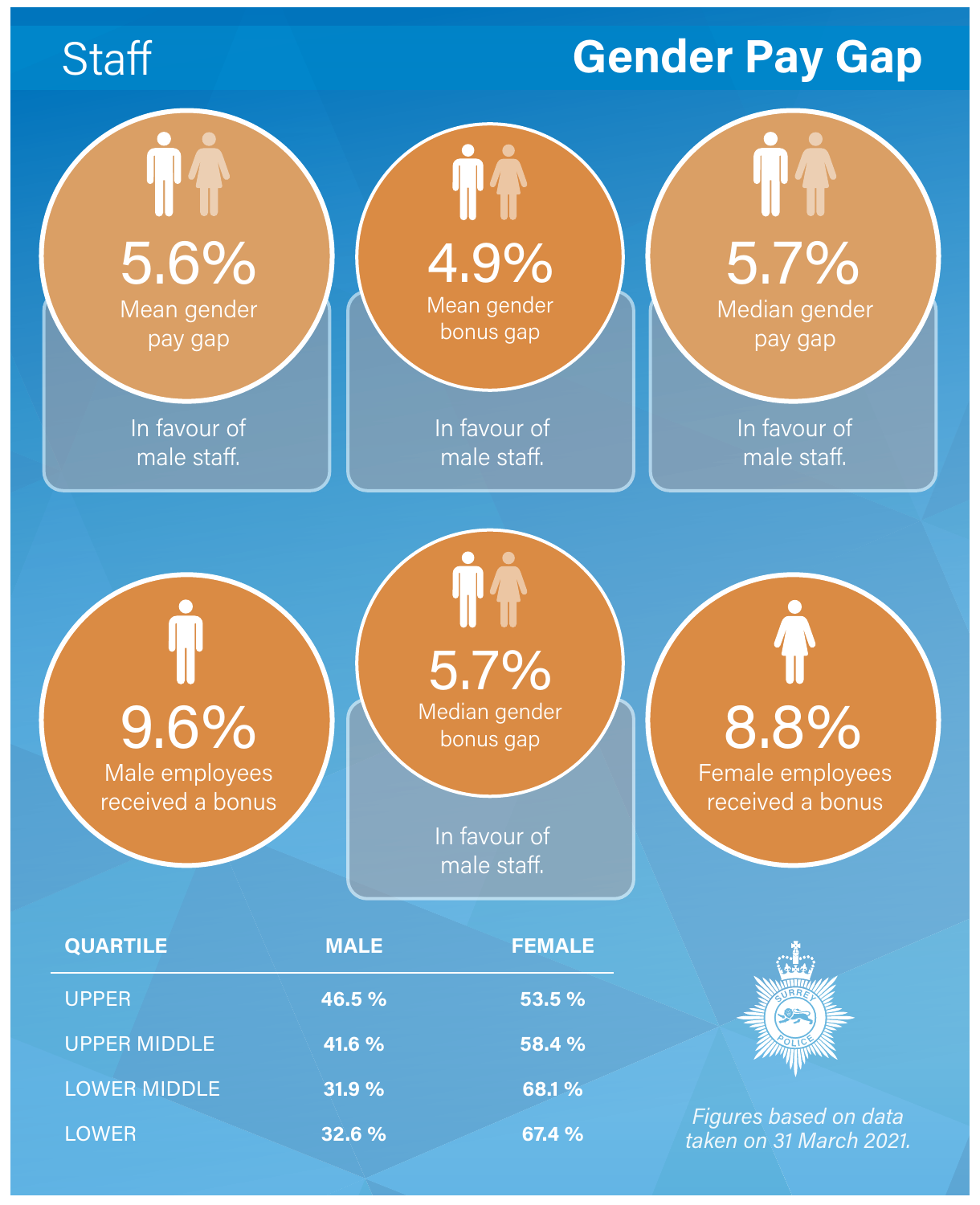# Officers & Staff

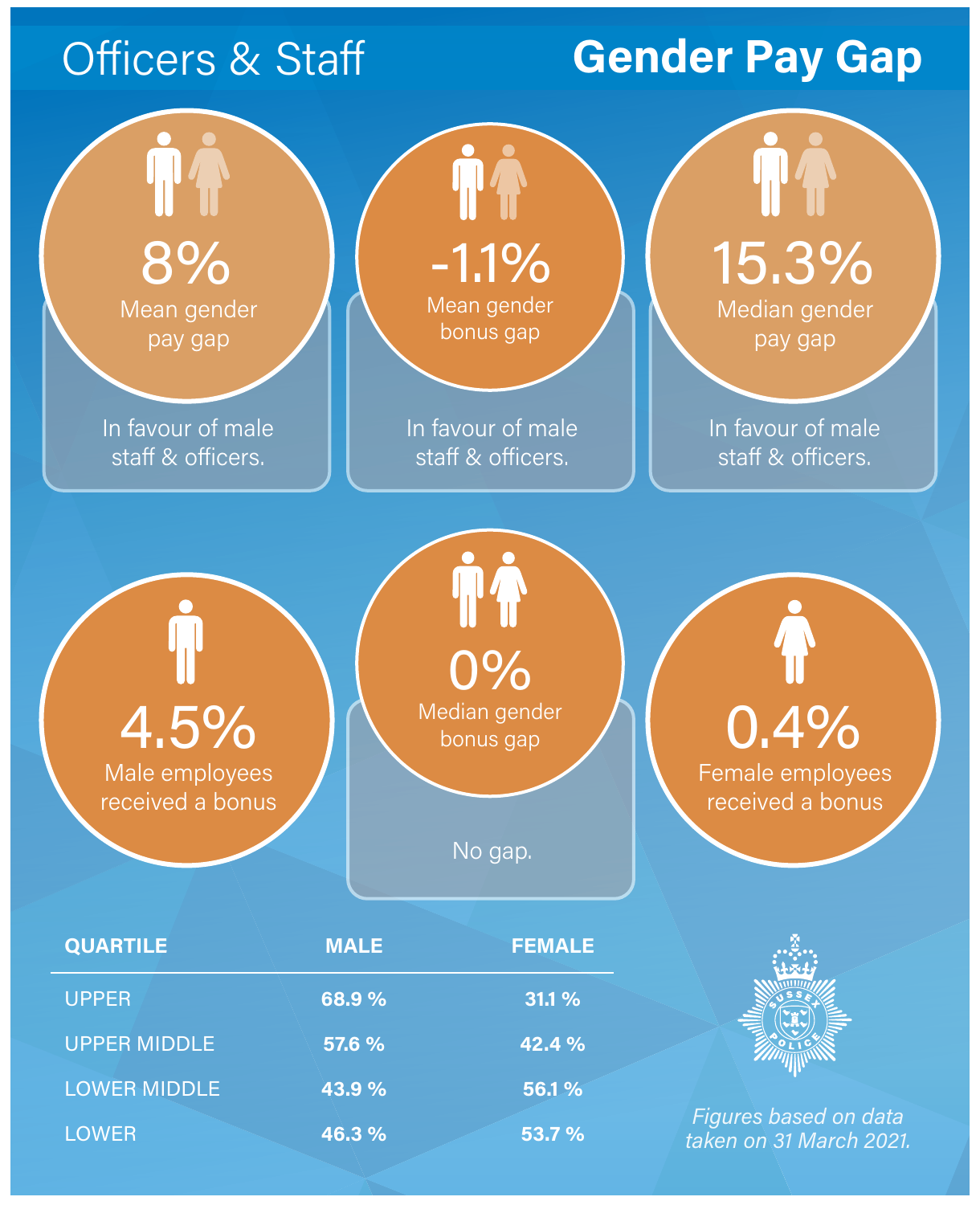# **Officers**